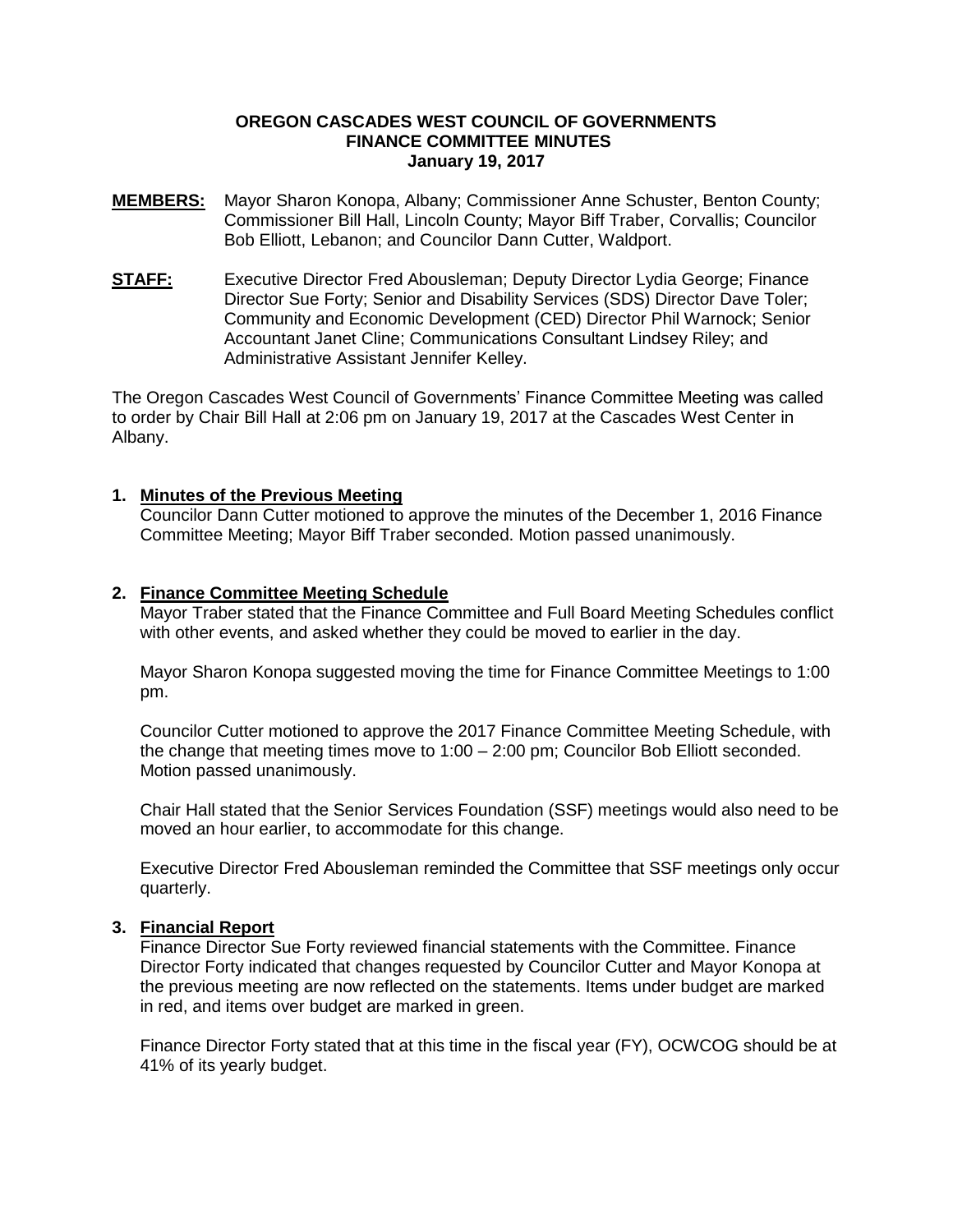Mayor Traber stated that revenue from the State of Oregon is well under what was expected, including under last year's number. Finance Director Forty stated that revenue is a month behind for the State of Oregon, but it catches up at the end of the year. When this happens, numbers are adjusted. In addition, OCWCOG has not received Veterans Services revenue yet, but a two-quarter check is expected soon.

Councilor Cutter asked whether the Technology Services Manager position had been added under Personnel. Finance Director Forty stated that if no one is in a position, it does not print as a line-item in this report. However, the Technology Services Manager position has been filled and does have a budget line.

Councilor Cutter asked whether the Tech Support Specialist was a new hire in information technology. Finance Director Forty stated that yes it is a new hire and the person will be taking over the Technology Help Desk.

Councilor Cutter asked what "Tech Indirect" means. Finance Director Forty stated that this represents the cost to run the Technology program, and explained that this gets charged out to programs within our agency.

Commissioner Anne Schuster asked what "Coordinated Care" represents. Finance Director Forty stated that this represents our Transportation Brokerage contracts.

Commissioner Schuster asked whether OCWCOG has heard of budget decreases relating to transportation. CED Director Phil Warnock stated that for the coming year, the budget is steady in relation to transportation.

SDS Director Dave Toler stated that InterCommunity Health Network (IHN) has seen a 9% decline in members. Chair Hall stated that in general, Coordinated Care Organizations (CCO's) have seen a decline in members, and do not know why.

SDS Director Toler stated that this has happened for a few reasons; the economy is better, and initially, CCO's added people that shouldn't have been added. In addition, Oregon Health Authority (OHA) enrollment processes are challenging, and some people do not complete the process due to frustration.

Commissioner Schuster stated that per the Benton County Health Director, Benton County will get reduced funding by \$2 per patient. Funding from Good Samaritan Regional Medical Center and contracts will remain the same.

SDS Director Toler stated that budgets released this morning showed OHA had a 28% cut, and the Department of Human Services had an 8% reduction. OHA's cut results in a \$900 million cut.

Commissioner Schuster stated that the Public Safety budget has been cut by 3.1%.

Councilor Cutter asked why there is rent on the budget, as OCWCOG owns the building. Finance Director Forty stated that we charge programs rent to pay for our Facilities Department needs. Councilor Cutter asked whether this is simply an internal transfer of funds; Finance Director Forty confirmed this.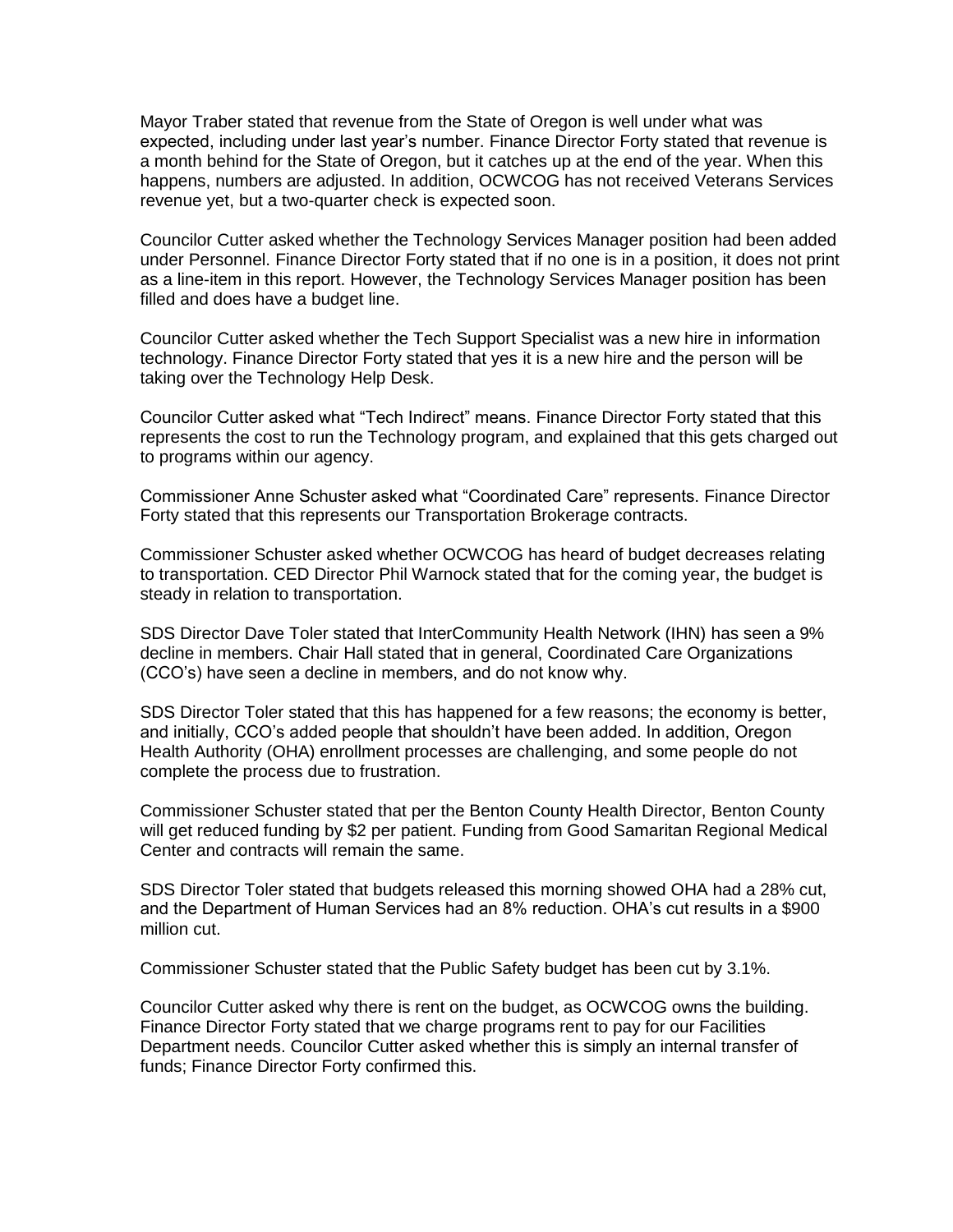Mayor Konopa asked why a new roof is on the budget, and recalled paying for a new roof recently. Deputy Director Lydia George clarified that we do need a new roof, and that last time we paid for only a new layer on the existing roof.

# **4. FY2017-2018 Dues**

Executive Director Abousleman stated that each year, member dues are calculated based on population for each jurisdiction. As such, dues have increased as populations have increased. Executive Director Abousleman stated that dues account for less than 1% of OCWCOG's total budget, and reminded the Committee that it is their job to recommend the dues rate to the Board of Directors. Once dues have been adopted, OCWCOG will send member jurisdictions their new dues rates for budgeting purposes.

Mayor Konopa asked why the population census information used was not the most current, from October 2016. Deputy Director George stated that OCWCOG always uses a full year; since the information for 2016 is only through October, 2015 is used instead. Next year, 2016 population information will be used to calculate dues.

Mayor Traber asked about wording stating that a majority of dues are used to for funding matches. Previously Executive Director Abousleman stated all dues are used for this purpose, not a majority. Executive Director Abousleman clarified that all dues funds are transferred to programs, in order to match other funding.

Mayor Traber asked if whether, because of this wording, a larger dues increase could take the place of a *Special Projects Fund* (*Fund*).

Councilor Cutter stated that he supports a dues increase, but that would be a 10% increase, and that could shock jurisdictions. Councilor Cutter stated that he would rather see the increase in the overall dues bill, however suggested a staged increase over multiple years. This, however, would not build the *Fund* as quickly.

Chair Hall stated that if presented today, the dues increase would likely not pass, and suggested a special assessment for FY2017-2018. Starting in FY2018-2019, the increase could be incorporated into dues.

Mayor Traber suggested adopting the increase mid-year, after people have had time to think about it. Councilor Cutter stated that budgets are being formed currently, and waiting until mid-year could be too late.

Executive Director Abousleman stated that the current proposed *Special Projects Fund* increase was planned for next year, not this year. Mayor Traber stated that if the increase was postponed until next year, the Board would not be able to use *Funds* on an eclipse project. Executive Director Abousleman suggested that if there were no *Special Projects Fund* by that time, the Board could ask jurisdictions to voluntarily pitch in for a special project of regional significance.

Councilor Cutter suggested a 5% additional increase to dues this year, with an additional 5% increase also occurring next year. Councilor Cutter stated that only in larger jurisdictions will people potentially notice the increase. In smaller jurisdictions where dues are smaller, it is unlikely anybody will notice a 10% increase.